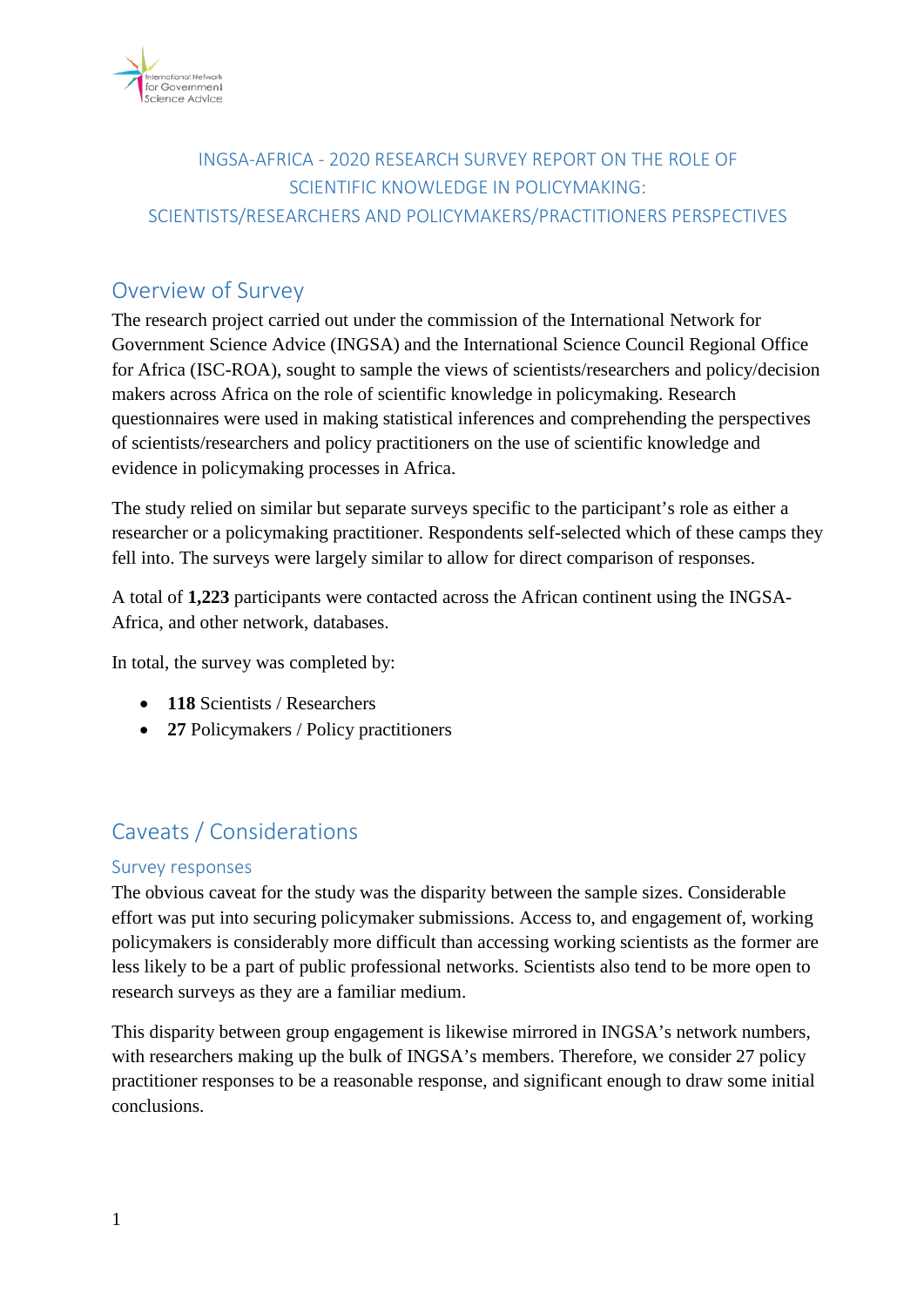

## Types of respondents

As would be expected, 60% of the researcher respondents have a PhD. What was surprising, was that 44% of the policymaker respondents also claimed to have a PhD, indicating that the survey was not truly indicative of policymakers across government and across countries.

This is borne out by the fact that  $\sim$ 25% of policymaker respondents said that their primary area of work was 'Science and Technology'. This indicates that the sample is disproportionately skewed towards science-literate and/or science-sympathetic policymakers. This is probably not surprising given the networks through which the survey was circulated.

While this general appreciation of science might explain some of the similarities between the groups' responses – it is also valuable in highlighting the potential areas of conflict or further study where the responses between the two groups diverge.

## Executive Summary

Across the sample group, there was considerable consensus on the value of Researchers in providing evidence into the policymaking process. When asked '*Who informs policymakers on scientific evidence?*' the overwhelming response from both parties was 'Researchers'. When asked what the importance and influence of Researchers were on the provision of evidence Policymaker and Scientist groups agreed (67% and 68% respectively) that their role was Fairly Important or Most Important. This is a reassuring finding for the role of researchers in providing evidence.

Yet just because Researchers are one of the primary mechanisms for sourcing evidence, does not mean that evidence is necessarily widely being considered. When asked to rank the factors that are considered when developing new policy, the Policymaker cohort listed 'Science research and evidence' to be one of the least important factors, garnering only (7%) of responses. This would seem to indicate that while science has its place; it is not a primary driver or determinant of policy creation.

This finding was supported by the response to the question of whether there is a gap between science and policy. 75% of Scientists said there was a 'Big Gap' along with 81% of Policymakers. This indicates that the obstacles in the system are felt, even if they are not understood.

It was also shown that Think Tanks are a primary source of evidence to policy, with 77% of the Policymaking cohort listing them as Fairly Important or Most Important. Interestingly, Policymakers consistently indicated this primary role for Think Tanks, while the Scientist afforded them less influence.

One of the primary disparities uncovered by the survey was the difference in experience between policymakers directly engaging with scientists, and scientists being engaged by policymakers. When asked: *"Have you personally provided advice for formulating, or been involved in formulating, policy in your country?"* only 21% of scientists indicated they had ever provided advice for policy – 79% had never been in a position to provide evidence for policy.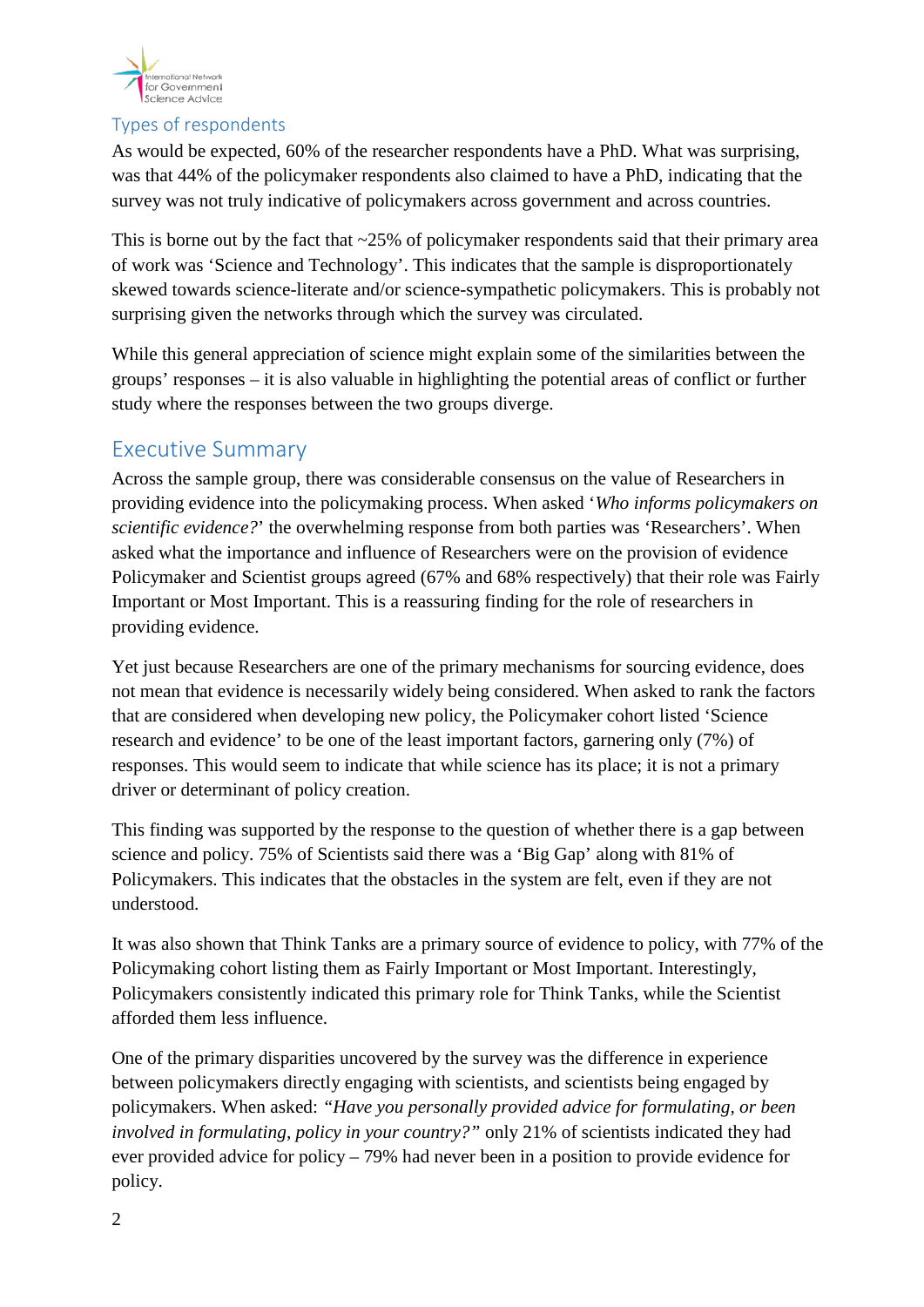

This response is in stark contrast to the answers given by policymakers – with 89% of respondents indicating that they had *"Firsthand experience of seeking science advice from a scientist or researcher"*. Only 11% of the sample group did not.

It would seem that policymakers are comfortable engaging scientists to provide information, but that many scientists are locked out of the processes that policymakers use to source that advice.

Another key commonality between the groups that can provide a focus for interventions to improve evidence-to-policy mechanism was in response to the statement: "*There is a need for an intermediary to translate scientific evidence to politician and decision maker."*

The vast majority of scientists (82%) 'Agreed' or 'Strongly Agreed' with this statement. Policymakers were also in very strong agreement (63%). This is a strong finding that scientists are either not confident in translating evidence into a format suitable for policy, or that they see the intermediary organisations as being more effective than individual scientists. Likewise, it seems that policymakers prefer to deal with intermediaries or knowledge transfer organisations rather than with scientists directly.

Given the trust both policymakers and scientists have indicated they have in intermediary organisations, this indicates that a key intervention point might be strengthening these institutions further.

Further to this, when asked *"What are the most appropriate mechanisms for an efficient knowledge transfer from researchers to policymakers?"* both Scientists and Policymakers most preferred methods of knowledge transfer that are active person-to-person mechanisms, rather than passive learning opportunities such as websites or journals. This underscores the need for active, participatory, and human interactions in order to build trust, understanding and the free flow of information.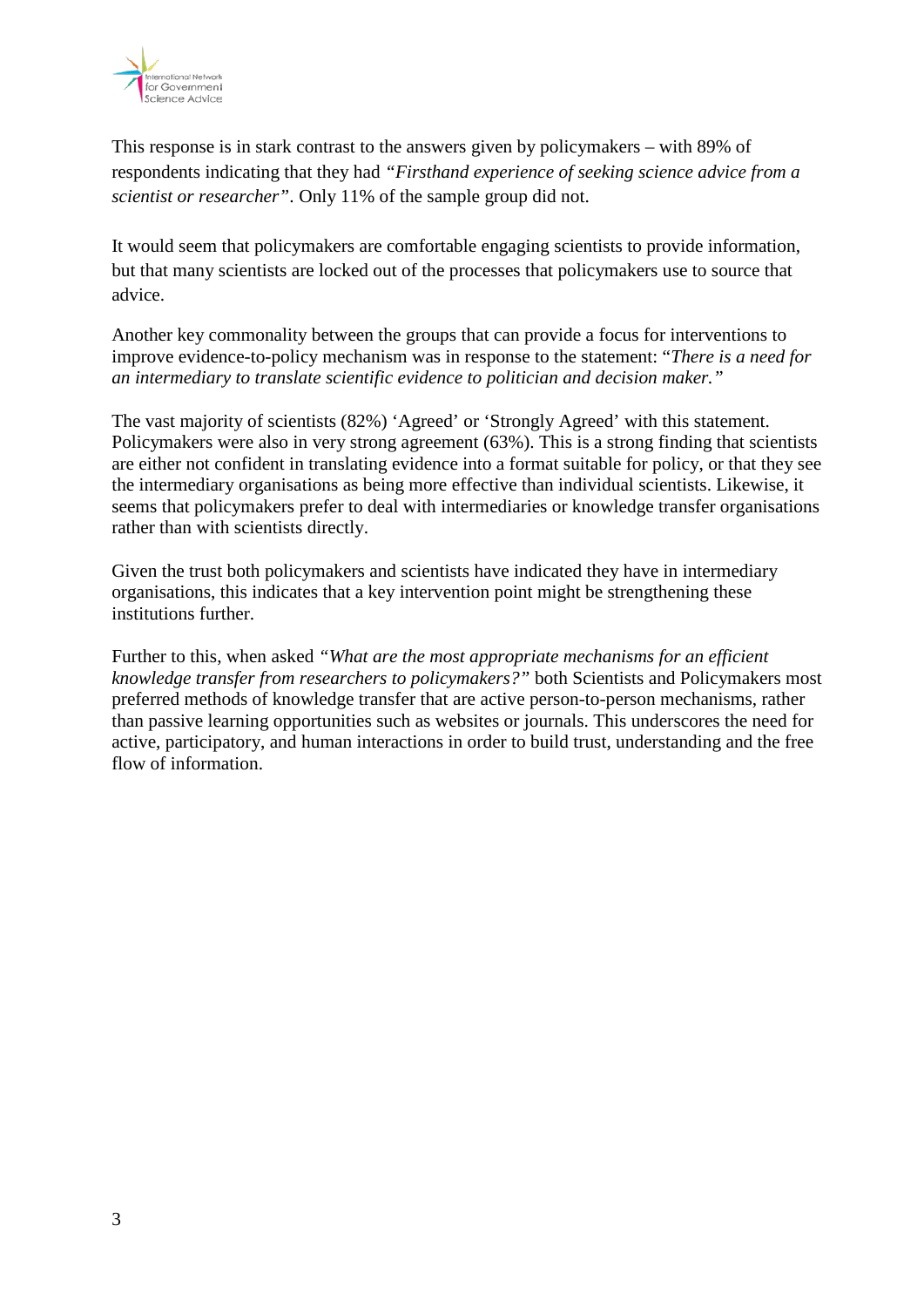

## Results:

## Perception of inputs into policymaking



This question captures a general overview of what are considered the primary concerns of policymakers when developing new policies. It is interesting to note that the scientists give approximately equal weighting to all of the options, whereas there are some marked differences in the responses from policymakers.

From the perspective of policymakers the Top 3 factors that tend to be considered when developing new polices were International Relations (19%), Political Impacts (19%) and Economic Impacts (19%).

Likewise, it is clear from the policymakers what are considered the least important factors in policy development: Timing Constraints (1%), Experience and policies in other countries (4%) and **Scientific research or evidence** (7%)

The clear indication that research and evidence is one of the least important factors in policy development is a particularly worrying outcome from this survey.

While policymakers give less credence to the Experience and policies of other countries (4%), they do consider the consideration of International *relations* to be of importance (21%).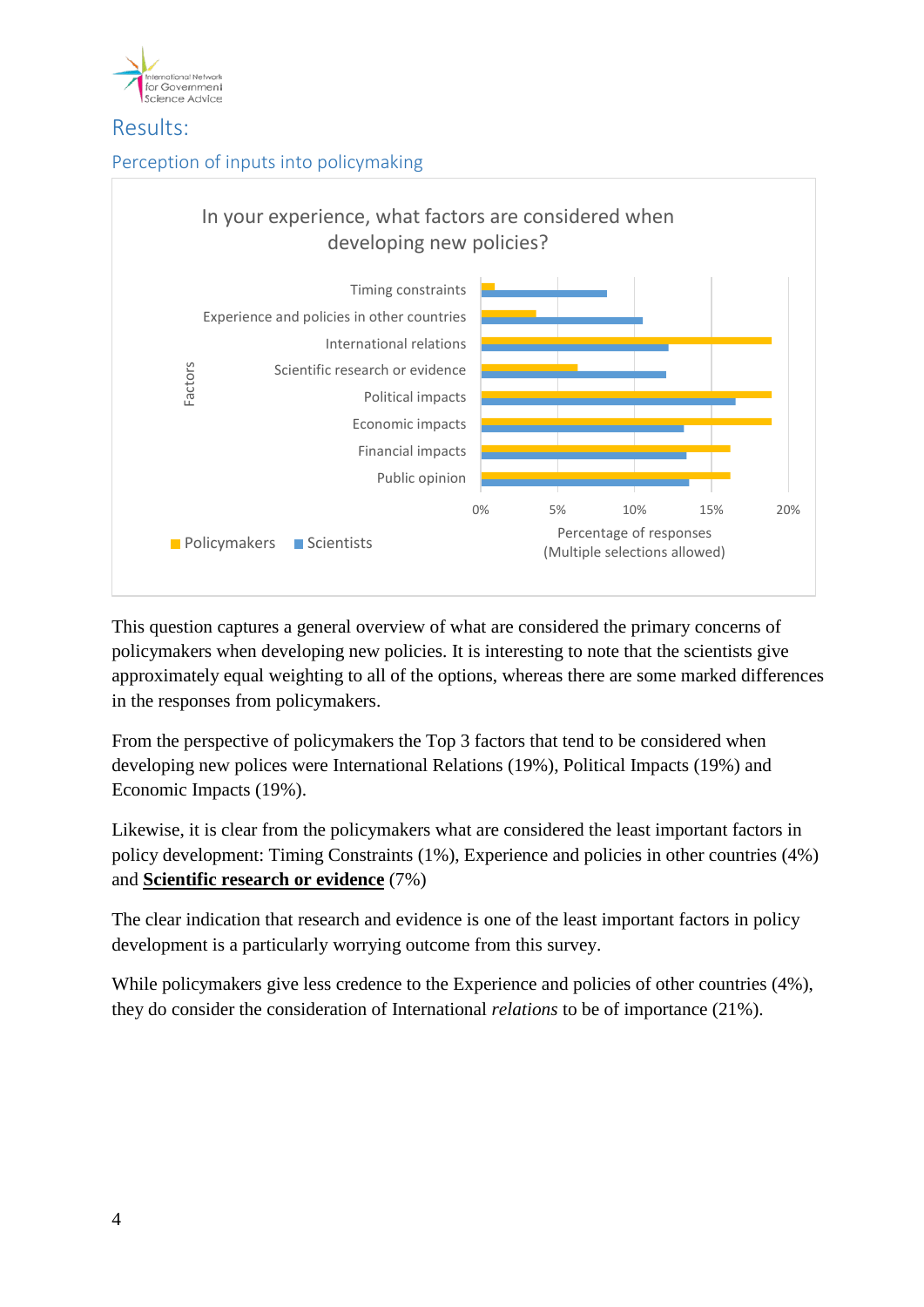



## On the issue of where policymakers receive their scientific evidence from, there was a

large consensus between the two groups on the relative importance of Researchers in providing evidence to policymakers – 23% of the Scientist Cohort responses and 24% of the Policymaking responses.

There were 2 noticeable disparities between the groups' responses – Policymakers indicated a greater influence of Think Tanks (Policymakers: 19% vs Scientists 15%) and that Scientists afforded greater influence to the General Press (Scientists: 14% vs Policymakers: 10%)

For Policymakers the Top 3 informers of scientific evidence into public policy were Researchers (24%), Think Tanks (19%), and Academic Journals (14%).

For Scientists, the Top 3 informers of scientific evidence into public policy were Researchers (23%), Lobby Organizations (15%), and Think Tanks (15%).

As a follow on to this question, participants were asked to rank these in order of importance and influence on a 5-point scale from 'Not at all important' (1/5) to 'Most important' (5/5)

| Not at all important | <b>Slightly Important</b> | Important | <b>Fairly Important</b> | Most Important |
|----------------------|---------------------------|-----------|-------------------------|----------------|

For Scientists: (In order of perceived importance and influence)

- **Researchers** were considered 'Fairly Important' or 'Most Important' by 68% of responses.
- **Think Tanks** were considered 'Fairly Important' or 'Most Important' by 56% of the responses.

,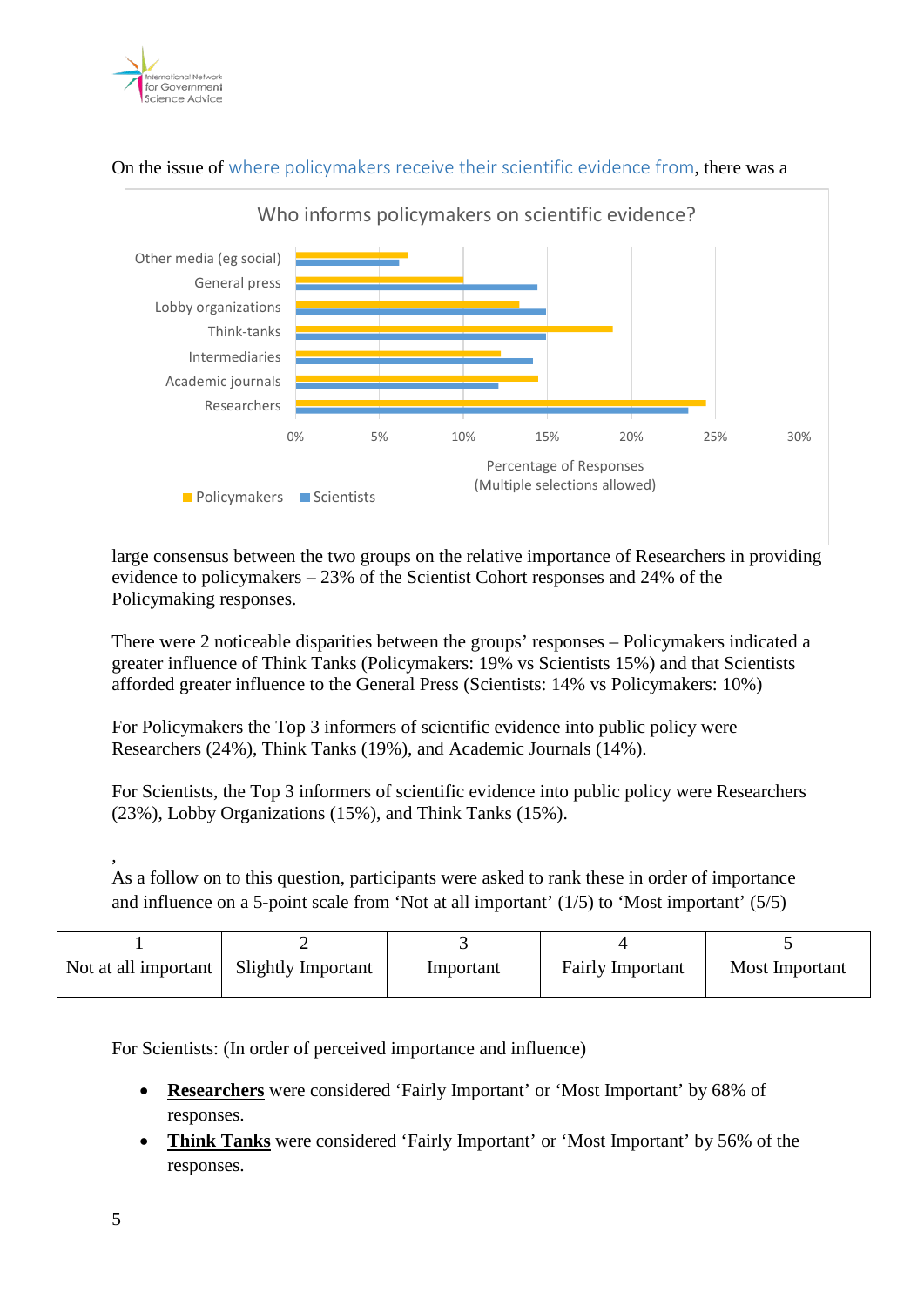

- **Lobby organizations** were considered 'Fairly Important' or 'Most Important' by 43% of the responses.
- **Academic Journals** were considered 'Fairly Important' or 'Most Important' by 40% of the responses.
- **General Press** were considered 'Fairly Important' or 'Most Important' by 34% of the responses.
- **Intermediaries** were considered 'Fairly Important' or 'Most Important' by 23% of the responses.
- **Other Media** were considered 'Fairly Important' or 'Most Important' by 21% of the responses.

For Policymakers: (In order of perceived importance and influence)

- **Think Tanks** Strong consensus on Think Tanks with 77% saying that they were 'Fairly Important' or 'Most Important'.
- **Researchers** were considered 'Fairly Important' or 'Most Important' by 67% of responses.
- **Lobby organizations** were considered 'Fairly Important' or 'Most Important' by 53% of responses.
- **General Press** were considered 'Fairly Important' or 'Most Important' by 50% of responses.
- **Other Media** were considered 'Fairly Important' or 'Most Important' by 50% of responses.
- **Intermediaries:** were considered 'Fairly Important' or 'Most Important' by 47% of responses.
- **Academic Journals** were considered 'Fairly Important' or 'Most Important' by 43% of responses.

Again, there was general agreement between the groups on the influence and importance of Researchers on the input of evidence to policymakers. Yet the important difference seems to be the very high recognition by policymakers of the role of Think Tanks, with 77% indicating their primary role in the evidence-to-policymaker processes.

The Policymaker group also felt that the role of both the General Press and Other Media were of Fair or Most importance (50% of responses for each). In contrast, the Scientists considered these less important – General Press (34%) and Other Media (21%) as being Fairly Important of Most Important.

While there was general agreement between the two groups on all of these metrics, Policymakers tended towards indicating that each of these were 'Fairly Important' (4/5) in impacting policy, whereas Researchers tended towards listing each of them as 'Important' (3/5). As such, the strength of opinion of policymakers seems to be higher.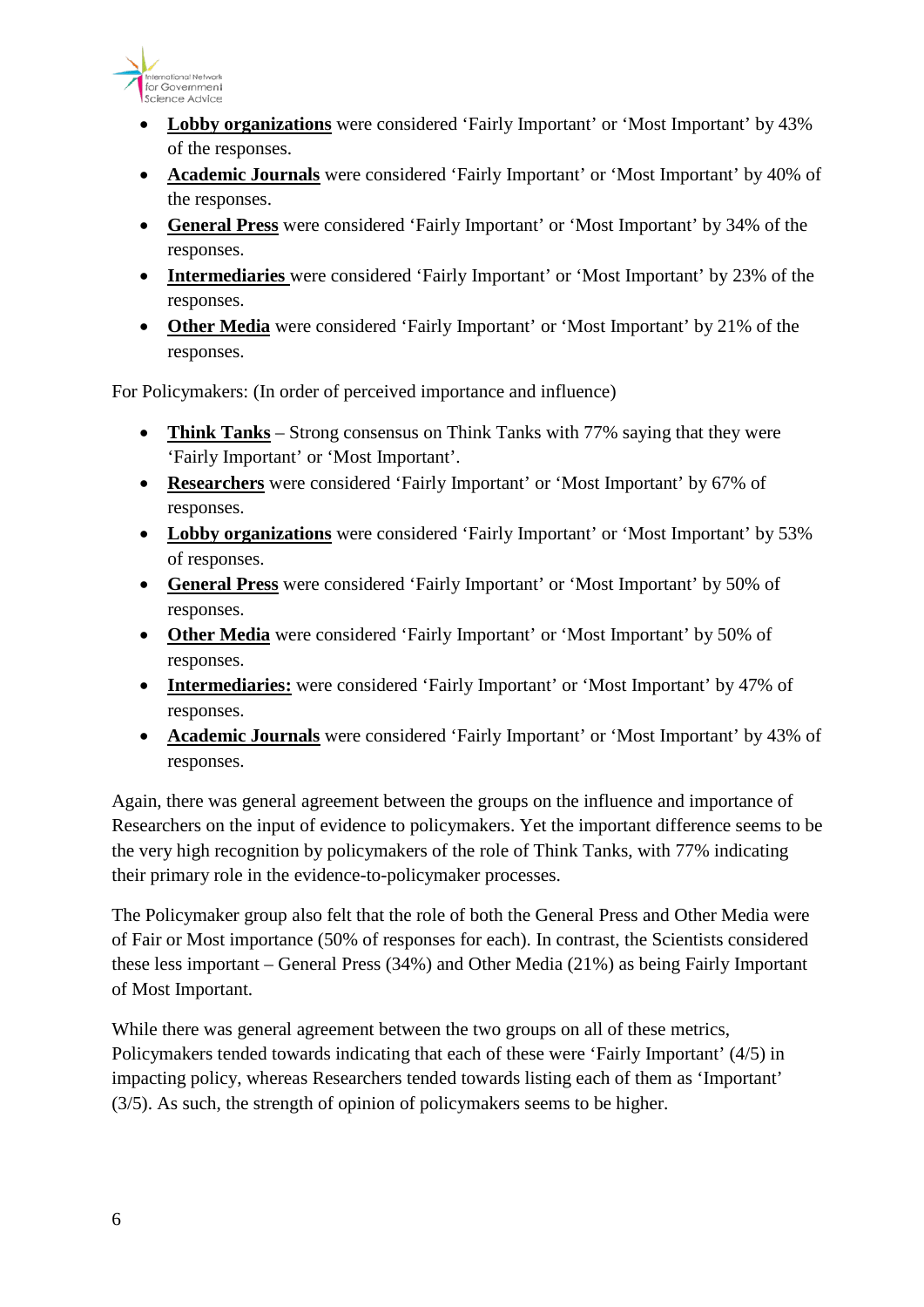



## Do policymakers in your country consult researchers directly (in their decision-making)?

In the previous section on perceived inputs into policymaking, there was clear agreement between the groups on the importance and the influence of researchers in policymaking.

Yet when asked whether policymakers consult researchers directly, there was a divergence in opinion. Only a small minority on the policymaking group said that researchers were never consulted (7%) – they were much more likely to cautiously indicate that scientists were consulted 'Sometimes' (67%).

The Scientists, on the other hand, were much more polarized with 44% indicating 'Yes' and 33% indicating 'No' and 23%indicating only 'Sometimes'.

This disconnect is perhaps partly explained by the answers to the subsequent question, which asked Scientists if they had personally provided professional advice in some capacity, and asked Policymakers whether they had first-hand experience of commissioning advice.

When asked: *"Have you personally provided advice for formulating, or been involved in formulating, policy in your country?"* only 21% indicated they had ever provided advice for policy – 79% had never been in a position to provide evidence for policy. Of the positive respondents, they tended to have provided advice through involvement in national advisory councils, with several having been involved directly with the legislative process.

This response in stark contrast to the response given by policymakers – with 89% of respondents indicating that they had *"Firsthand experience of seeking science advice from a scientist or researcher"*. Only 11% of the sample group did not.

If this is indicative of wider experience, then it might help to explain why the above graphs diverge – as there is considerable mismatch between the experiences of the scientists (the majority of whom have not intersected personally with evidence provision) and policymakers (who largely have experiences engaging with the research community).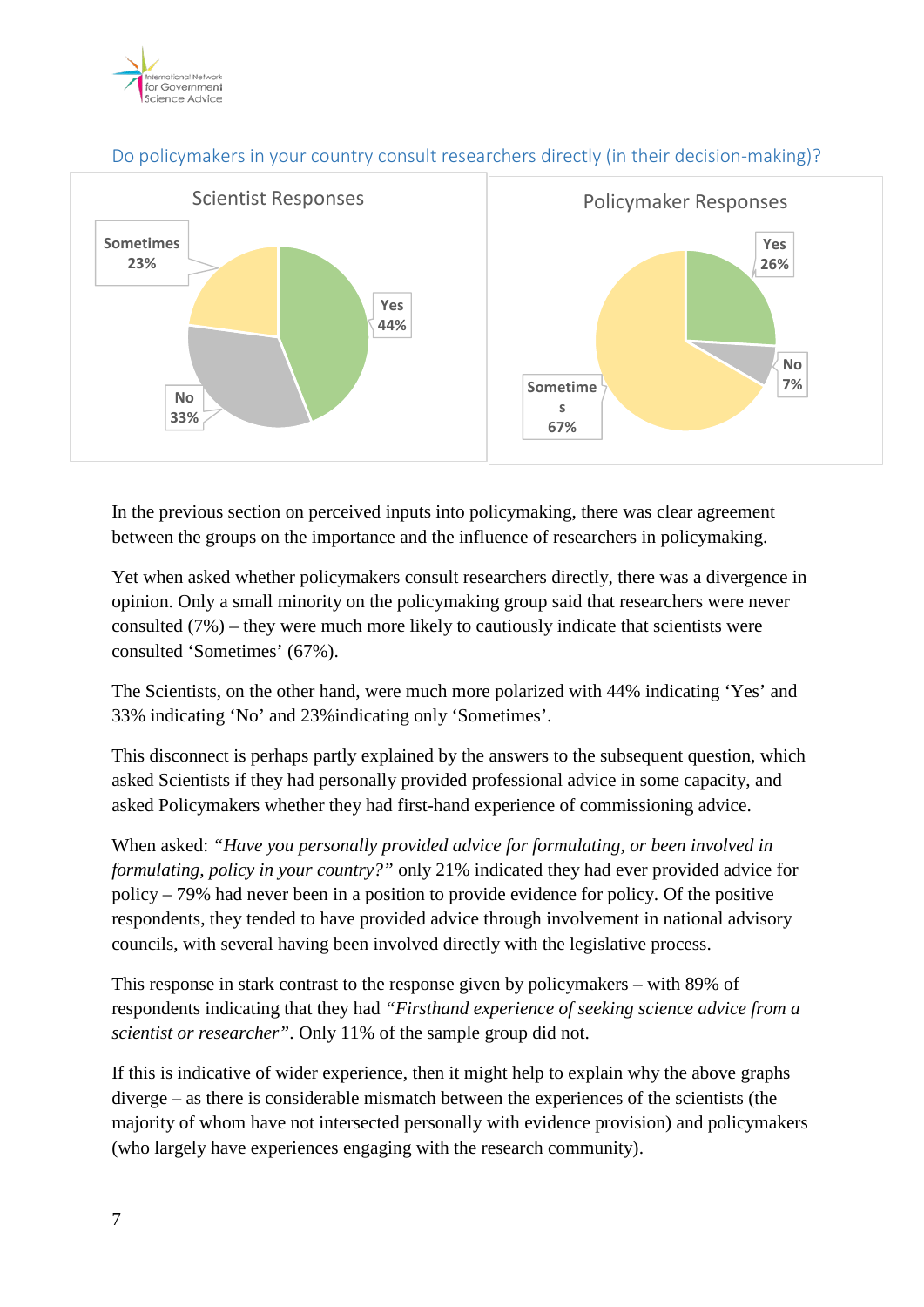

This might also indicate that policymakers are relying on certain people, organizations and mechanisms that do not reach the majority of scientists – leaving the provision of evidence to a minority of researchers.





Once again, there was general agreement across the board between the two groups

For both groups, the Top Three Intermediaries were: Professional Associations (Policymakers 17%; Scientists 20%), National Academies of Science (Policymakers 17%; Scientists 16%), and Scientific Committees (Policymakers 16%; Scientists 14%)

One thing that stands out once again, and that supports the findings of previous questions, is the greater influence that policymakers afford to the role of Think Tanks. 13% of Policymakers versus 8% of Scientists indicated they were important intermediaries.

Interestingly, there is a similar disparity between the groups in their consideration of Chief or Ministry Science Advisors. 13% of Policymaker responses indicated their role as an intermediary, in contrast to only 9% of Scientists.

Also of note: Policymakers do not credit the role of Foundations as being an intermediary of evidence (only 2% of responses) versus 9% of Scientists.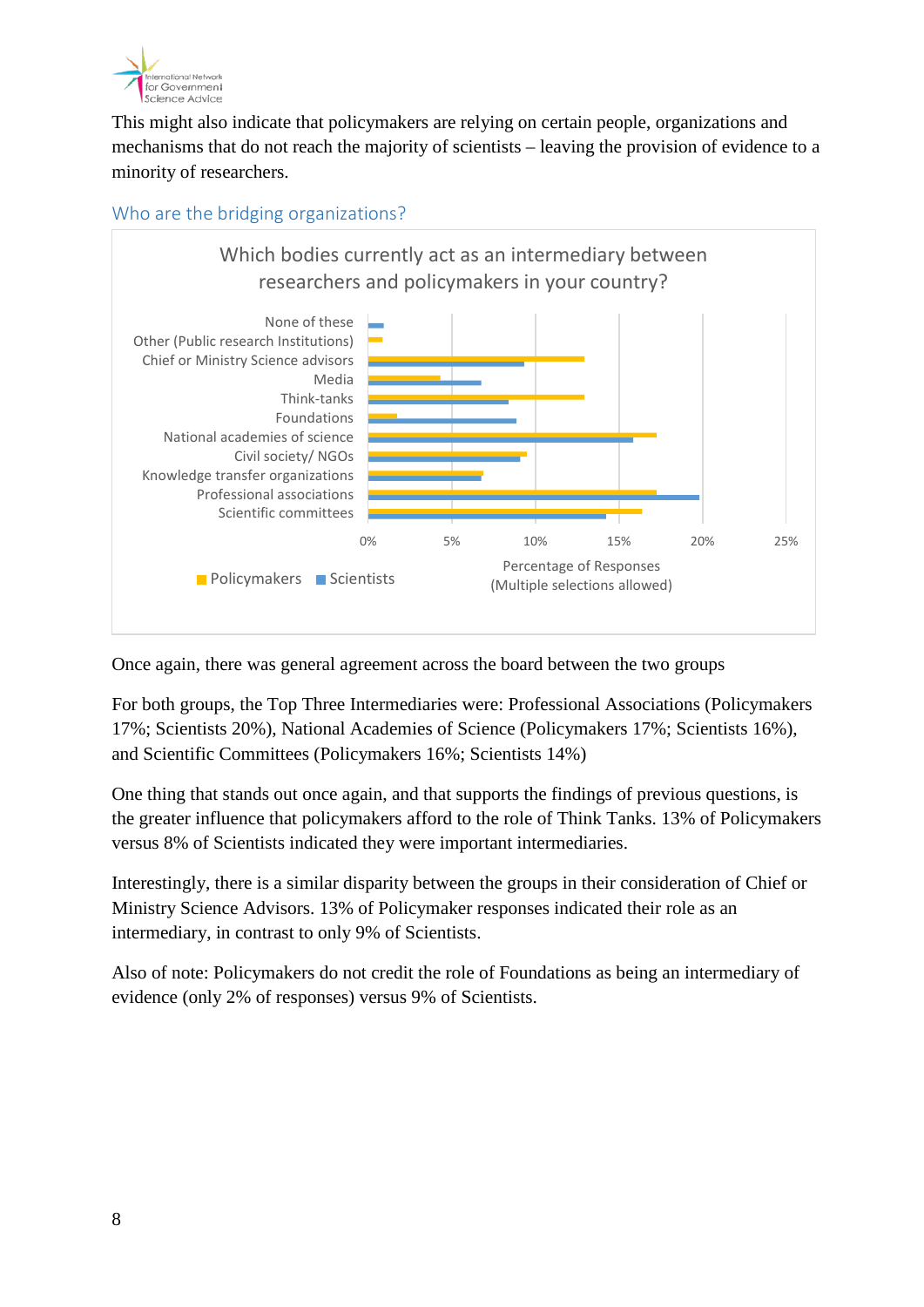

## Perception of Science Advice by Topic

In the survey, both groups were asked to rate the frequency that scientists and evidence were consulted across a range of topic areas. They were asked to comment on a scale from 'Never' through to 'Always', with an option of 'I don't know'.

## **Scientist response:**



For the scientist sample group, it was only the topics of Health Issues (50%), Education (45%), and Economics (44%) where it was considered that evidence is consulted 'Usually' or 'Always'.

In contrast, it was considered by scientists that evidence is 'Never' or 'Rarely' sought when it comes to topics of Sports (42%), Welfare and Social Inclusion (41%), and Politics (39%).

## **Policymaker response:**

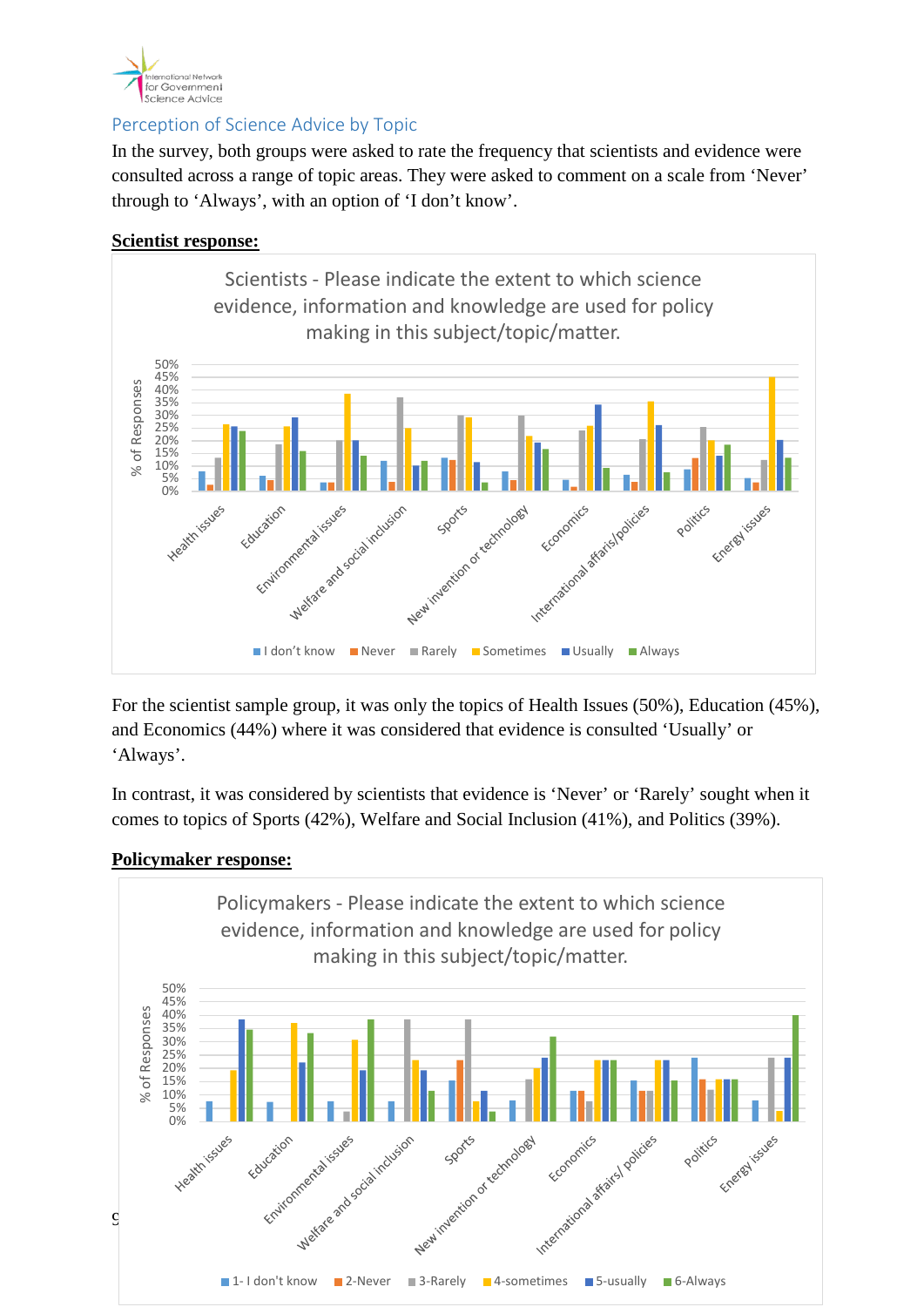

With the Policymaker data, there is considerably more insistence that policymakers 'Always' source evidence in their processes.

Policymakers most strongly indicated that evidence was utilized for policy in the topic areas of Health (73%), Energy Issues (64%), Environmental Issues (58%), Education (54%) and New Inventions or Technology (54%)

At the opposite end of the scale, Policymakers largely concurred with Scientists that the topics of Sports (62%), Welfare and Social Inclusion (38%) and Politics (28%) were areas in which evidence was less likely to be sought to inform the policymaking process.

## **Comparison:**

Between the Scientist and Policymaker datasets, there is agreement that evidence is often used in the formulation of policy in the 'Health' and 'Education' sectors.

Yet there is significant conflict between perceptions on a number of topic areas:

- Environmental Issues: 58% of Policymaker responses said that evidence was 'Usually' or 'Always' used, compared to only 34% of Scientists. In contrast, 24% of Scientists said that evidence was 'Never' or 'Rarely' used – whereas only 4% of Policymakers responded this way.
- New Inventions or Technology: 56% of Policymaker responses indicated that evidence was 'Usually' or 'Always' used, compared to 36% of Scientists. In contrast 34% of Scientists said that evidence was 'Never' or 'Rarely' used – while 16% of Policymakers indicated the same
- Energy Issues: The single biggest disparity between the groups was on the topic of Energy Issues. 64% of Policymakers concurred that evidence 'Usually' or 'Always' used. Compared to 34% of scientists.

## Perception of scientific evidence use

Both groups were asked to rate their level of agreement across a range of statements related to how scientific evidence was used in their countries. A number of interesting similarities and differences emerged.

## **Statements:**

## *There is a need for an intermediary to translate scientific evidence to politician and decision maker.*

- The vast majority of scientists (82%) 'Agreed' or 'Strongly Agreed' with this statement. Policymakers were also in very strong agreement (63%) who 'Agreed' or 'Strongly Agreed'.
- This is a strong finding that scientists are either not confident in translating evidence into a format suitable for policy, or that they see the intermediary organisations as being more effective than individual scientists. Likewise, it seems that policymakers prefer to deal with intermediaries or knowledge transfer organisations rather than with scientists directly.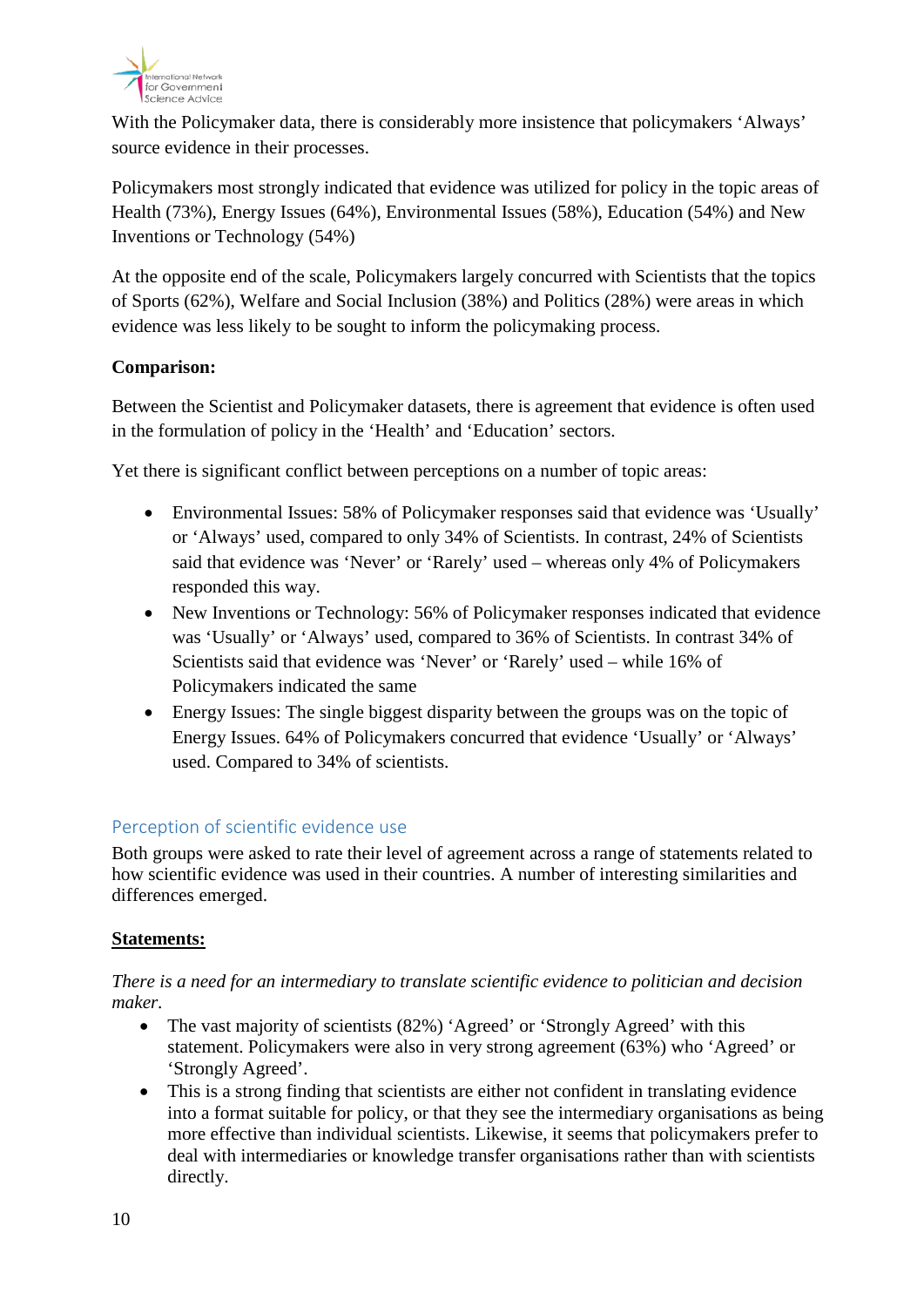

*Scientific evidence provides solutions to problems faced by the country.* 

• There was strong agreement between the parties – 74% of Scientists 'Agreed' or 'Strongly Agreed'. For the Policymakers this was even higher at 84%.

#### *Scientific evidence helps strengthen policy in my country.*

- 40% of Scientists agreed, compared to only 23% of policymakers.
- In contrast, 46% of Policymakers said that they 'Neither Agree nor Disagree'. If true, this ambivalence towards the value of evidence in strengthening policy is concerning and requires further investigation.
- On the surface, this seems to contradict the first statement above, perhaps indicating that there are subtleties between social benefit (solutions to problems) and strong policy that need to be teased apart.

#### *The benefits of science are greater than the harmful effects*

Similar to the previous statement, there was strong agreement that the benefits of science are greater than the negative effects with Scientists (48%) and Policymakers (54%) agreeing with the statement.

#### *You trust scientists when they present you with a fact.*

• Both 68% of scientists and policymakers agreed or strongly agreed with this statement. This indicates a solid level of trust in the mechanisms of evidence creation and the trustworthiness of scientist to relay this information truthfully.

## *There is so much conflicting information about scientific evidence that, it is difficult to know which one is true.*

• Interestingly, 39% of Scientists said that they 'Neither Agree nor Disagree' with this statement. In contrast, the Policymakers primarily disagreed with this statement (36%)

#### *Your country supports new scientific evidence discoveries.*

- In response to this statement, scientists' responses were much more diffuse across the spectrum  $-$  (31% disagreeing or strongly disagreeing  $-$  21% neither agreeing nor disagreeing – 46% agreeing or strongly agreeing)
- In contrast, Policymakers were far more positive (8% disagreeing 33% neither agreeing nor disagreeing – 55% agreeing or strongly agreeing)

#### *Scientist sometimes hide evidence that does not have value on their research.*

• The result of this was interesting as both Scientists (33%) and Policymakers (40%) primarily 'Neither Agreed nor Disagreed'. Yet the groups' second strongest responses were on opposite sides. 25% of Scientists agreed that scientists sometimes hide evidence, while 28% of policymakers disagreed.

#### Science and Policy Collaboration

When asked "**Do you think that there is a real gap of collaboration between the scientific community and policymakers?**" and given the options 'No, 'A Slight Gap' or 'A Big Gap' – not a single respondent picked that there was NO gap.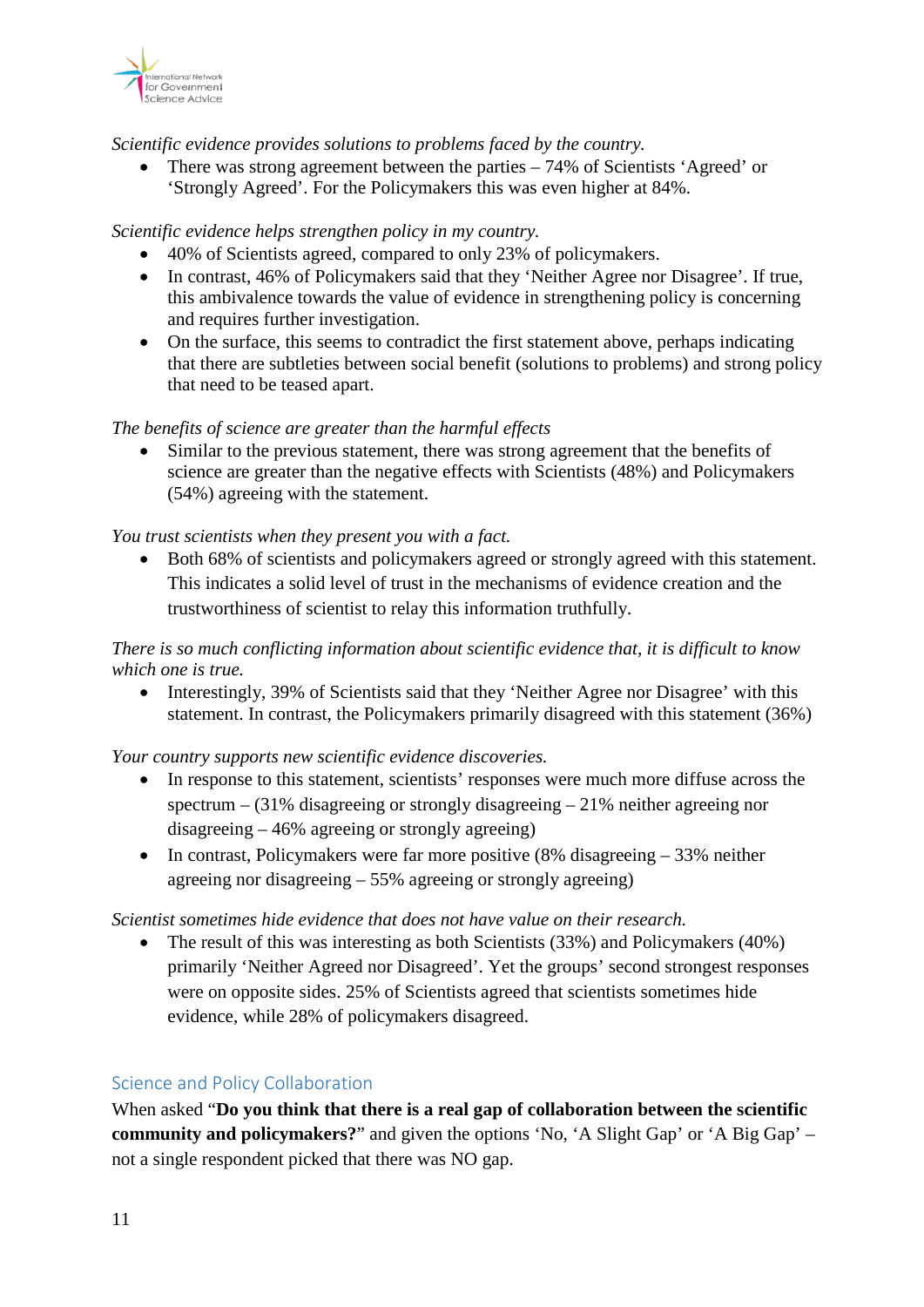

#### Among Scientists:

- 75% said that there was a 'Big Gap'
- 25% said there was a 'Slight Gap'

## Among Policymakers

- 81% said there was a 'Big Gap'
- 19% said there was a 'Slight Gap'

That there was such agreement on this topic indicates the need for real progress in fostering collaborative mechanisms and science to policy pathways across the continent. Not having these strong linkages invariably influence the use of scientific knowledge in policy making across the African continent.

Given the trust both policymakers and scientists have indicated they have in intermediary organisations to provide this bridge – it seems that there remains a need to strengthen these institutions further.

When asked to explain why there was such a large gap between science and policy, the primary trend was that policymakers did not "know the importance of integrating science into policy" or that "Scientists are at times not taken seriously". It was generally considered that if there was more collaboration then the situation would be better, but there were no suggestions about how this collaboration might happen.

Due to the disproportion in the sample sizes of the groups, the responses primarily came from Scientists, and there is a tendency to blame the policymaker for their lack of understanding in the value of science, or their predisposition to elevate political concerns over the evidence, or their failure to update policy as new research becomes available.

That said, there was an appreciation that "The gap could be in the form of communication, scientists should use simple and comprehensive terms to explain their scientific findings to the policies makers." There was also the understanding that an element of translation was needed to turn science evidence into usable information for policymakers, and that this is a responsibility that falls on the scientists.

- Other novel responses included: "Often good scientific knowledge fails to reach the industry and the community because of reasons like poor finance"
- "Policymakers are interested in solving problems in a short-term view whereas scientific solutions are for a long-term view; so, the policymaker who is looking for government and academia have different cultures and agendas. To this extent, scientific community and policy makers come from different worlds."
- "Scientists and policymakers have different motives and speak different languages: scientists are trained to be transparent, while policymakers hide their true motives. The jargon/phrase of each discipline also make it difficult for the two groups to communicate"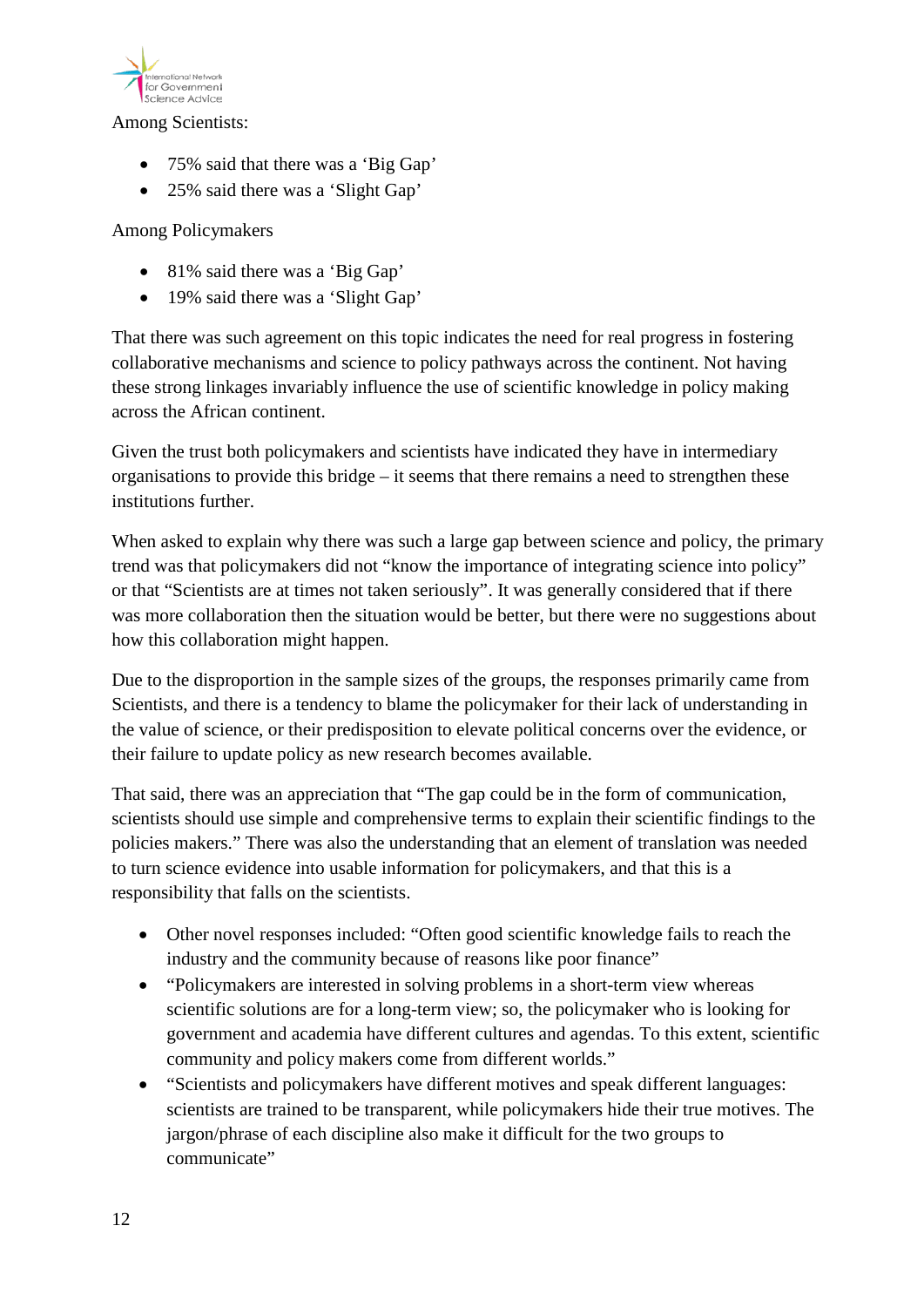

• "Often the intentions of scientists are good, but the research is still one step away from the reality/practical and how to put it into application requires another step of thinking"



Obstacles and Mechanisms in Collaboration

There was once again a high level of agreement between the groups.

For Policymakers, their top three obstacles when consulting with Researchers were the Lack of Incentives for Researchers (19%), Lack of Tradition in Collaborating (19%), and Timing on Communication (17%)

For Scientists, their top three obstacles were considered to be: Lack of Incentives for Researchers (18%), Lack of Tradition in Collaborating (18%), Lack of Communication Channels (17%).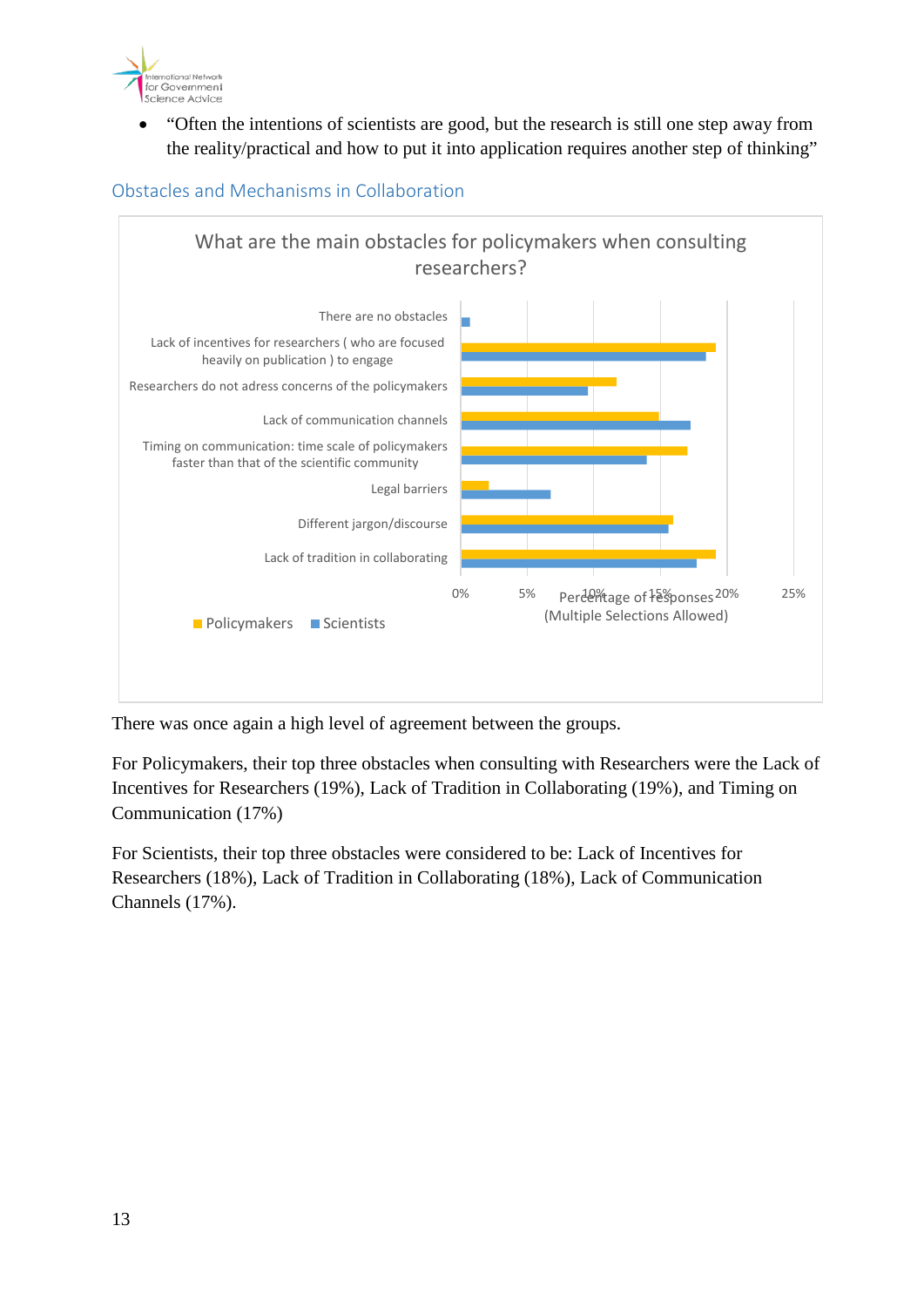



In order to bridge the perceived gap in the use of evidence, both groups were asked what the most appropriate mechanisms might be for knowledge transfers. Again, there was a commonality in response.

Notable (but not surprising) exceptions are that Policymakers have a greater preference for Policy Briefings (10% vs Scientists 6%), while Scientists believe there should be a greater reliance on academic journals (Scientists 8%; Policymakers 5%). Regarding academic journals, this reflects the earlier question that asked the importance and influence on the different methods by with policymakers are informed by evidence – Scientists ranked journals in the mid-range of the list of interventions, whereas Policymakers listed journals last in influence.

The preferred mechanisms for policymakers were: Policy Dialogue Panels (12%), Small Scale Seminars (11%), Participative approaches (11%), Policy Briefings (10%), and Policymakers meeting to discuss their policy approaches (10%)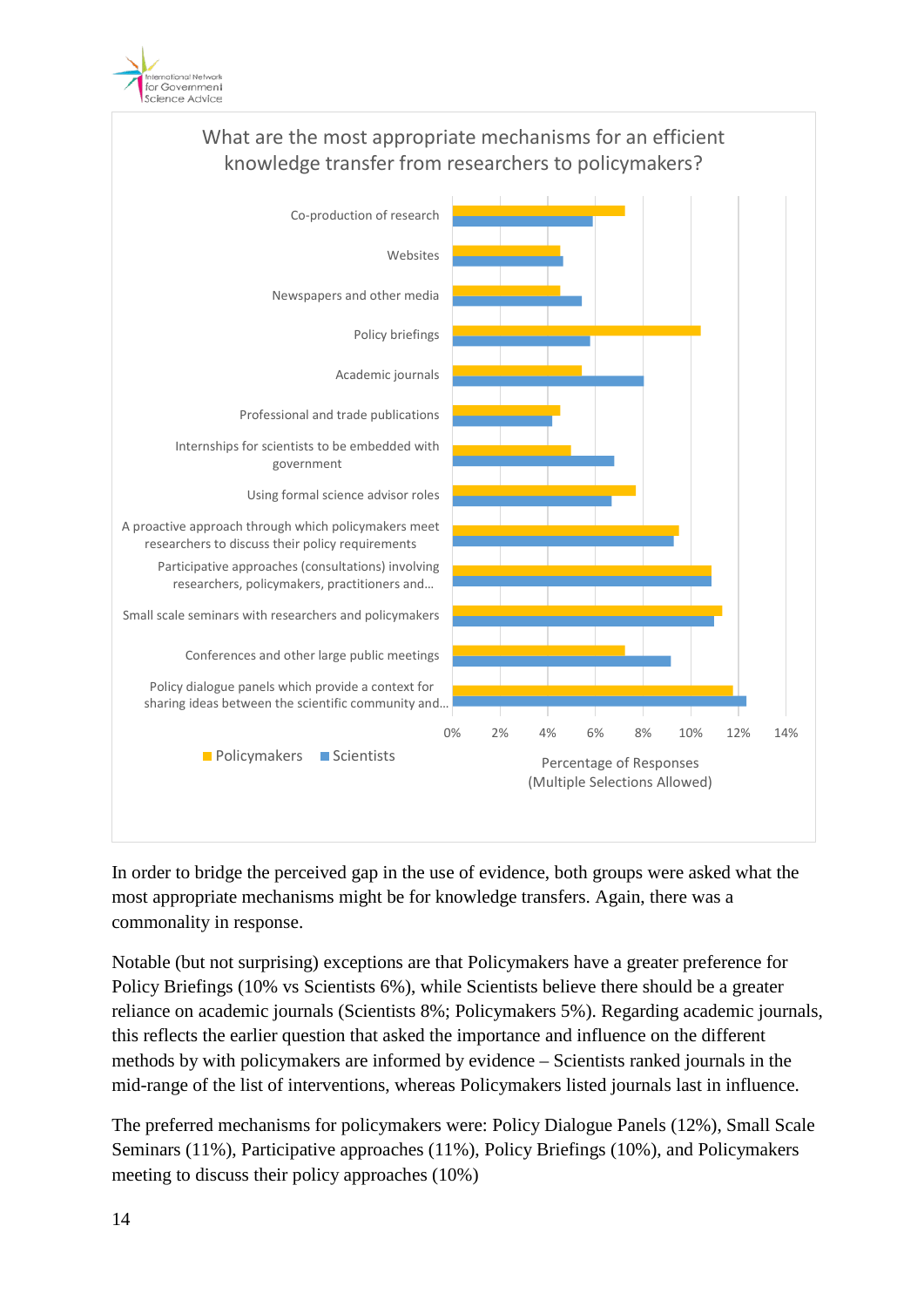

The preferred mechanisms for policymakers were: Policy Dialogue Panels (12%), Small Scale Seminars (11%), Participative approaches (11%), Policymakers meeting to discuss their policy approaches (9%), Conferences and Large Public meetings (9%)

It is highly instructive to see that the most preferred methods of knowledge transfer are active person-to-person mechanisms, rather than passive learning opportunities such as websites or journals.

This underscores the need for active, participatory, and human interactions in order to build trust, understanding and the free flow of information.

## Improving Communication and Dissemination of Evidence

Participants were asked: **"How can researchers be assisted in communicating and disseminating the results of their research?"**

The primary theme in the responses was related to communication: the potential to give researchers access to appear on "regular media programs to communicate their findings", or to be assisted in "having more communication channels and assistance in presenting research in a simplified and easy to understand format." Similarly, it was suggested that scientists could be involved in public seminars or roundtables on contemporary issues and that greater emphasis should be put on the building of "networks of communication"

Echoing the previous question that indicated that both Scientists and Policymakers preferred intermediaries for knowledge exchange, some of the responses indicated that it should not fall to the individual scientists to communicate their research: "The researcher presents the findings to the university which in turn should present at the national level and the government in return should present that at international level," and "Publications of findings should be the responsibilities of the institutions and the government. The responsibility of the researcher should be getting novel and publishable findings."

## **Other novel suggestions included:**

- Funding for working with science communicators, film, and documentaries, facilitated processes for sharing.
- All researchers should be encouraged to take part in science communication. This can be done by making it a requirement for accessing research grants and related funding supplied towards seminars, meetings, conferences where all stakeholders will be present.